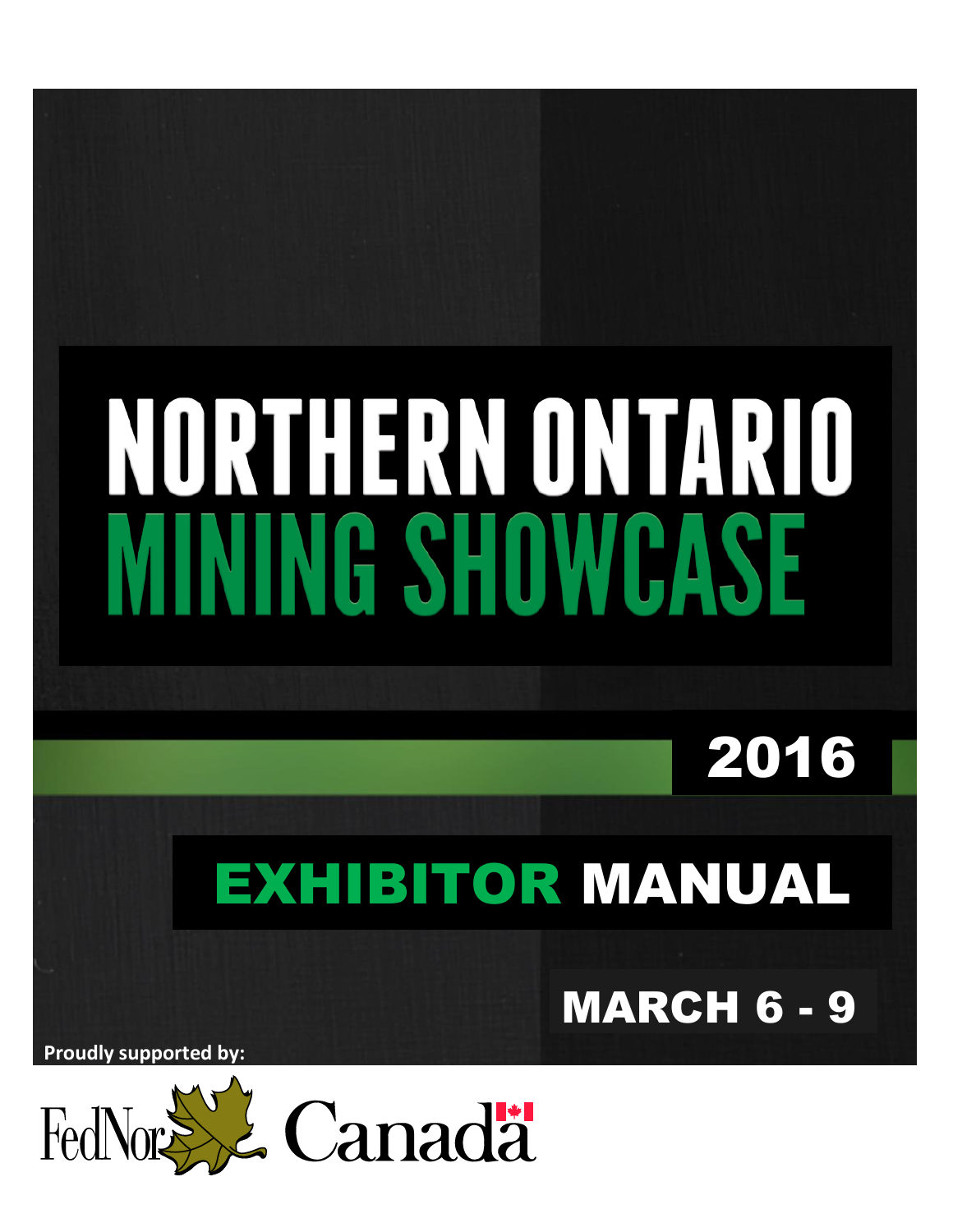| <b>Table of Contents</b> |  |
|--------------------------|--|
|                          |  |
|                          |  |
|                          |  |
|                          |  |
|                          |  |
|                          |  |
|                          |  |
|                          |  |
|                          |  |
|                          |  |
|                          |  |
|                          |  |
|                          |  |
|                          |  |
|                          |  |
|                          |  |
|                          |  |
|                          |  |
|                          |  |
|                          |  |
|                          |  |
|                          |  |
|                          |  |
|                          |  |
|                          |  |
|                          |  |
|                          |  |
|                          |  |
|                          |  |
|                          |  |
|                          |  |
|                          |  |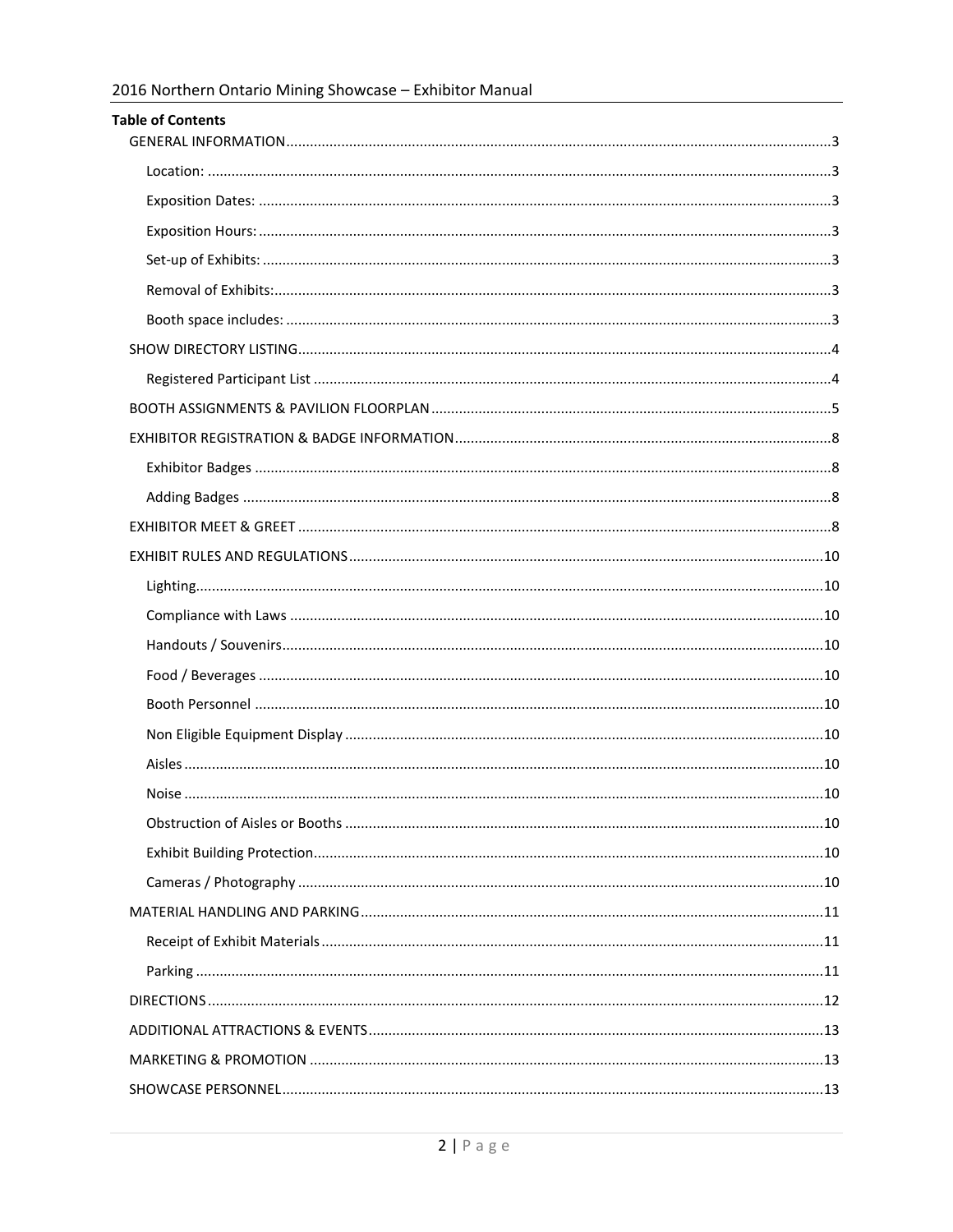# <span id="page-2-0"></span>**GENERAL INFORMATION**

Thank you for choosing to exhibit in the Northern Ontario Mining Showcase at PDAC 2016.

This exhibitor manual is designed to assist you in preparing for the show. We strongly recommend you read this manual carefully to fully understand the details of the event. It is important that you share this information with all those attending on your company / organization's behalf.

<span id="page-2-3"></span><span id="page-2-2"></span><span id="page-2-1"></span>

| Location:                   | Metro Toronto Convention Centre (MTCC)<br>255 Front Street W., Toronto, ON<br>North Building - Exhibit Hall C<br>Pavilion #6501N |                                                                                               |
|-----------------------------|----------------------------------------------------------------------------------------------------------------------------------|-----------------------------------------------------------------------------------------------|
| <b>Exposition Dates:</b>    | March 6-9, 2016                                                                                                                  |                                                                                               |
| <b>Exposition Hours:</b>    | Sunday, March 6, 2016<br>Monday, March 7, 2016<br>Tuesday, March 8, 2016<br>Wednesday, March 9, 2016                             | $9:00$ am $-6:00$ pm<br>$9:00$ am $-5:00$ pm<br>$9:00$ am $-5:00$ pm<br>$9:00$ am $-12:00$ pm |
| <b>Set-up of Exhibits:</b>  | Saturday, March 5, 2016 11:00 am - 5:00 pm<br>*Refer to the Material Handling sections for details on parking and<br>unloading.  |                                                                                               |
| <b>Removal of Exhibits:</b> | Display material must not be removed until 12:00 pm on<br>Wednesday March 9, 2016. Tear down runs until 4:00 pm.                 |                                                                                               |

# <span id="page-2-6"></span><span id="page-2-5"></span><span id="page-2-4"></span>**Booth space includes:**

<span id="page-2-7"></span>1 Pre-fabricated 6'6" W x 8' H kiosk 1 3'W x 4' H color poster printed on PVC 2 PDAC exhibit badges 1 PDAC All Access badge 1 Standard power outlet (*bring power-bar if you require additional plug-ins*)

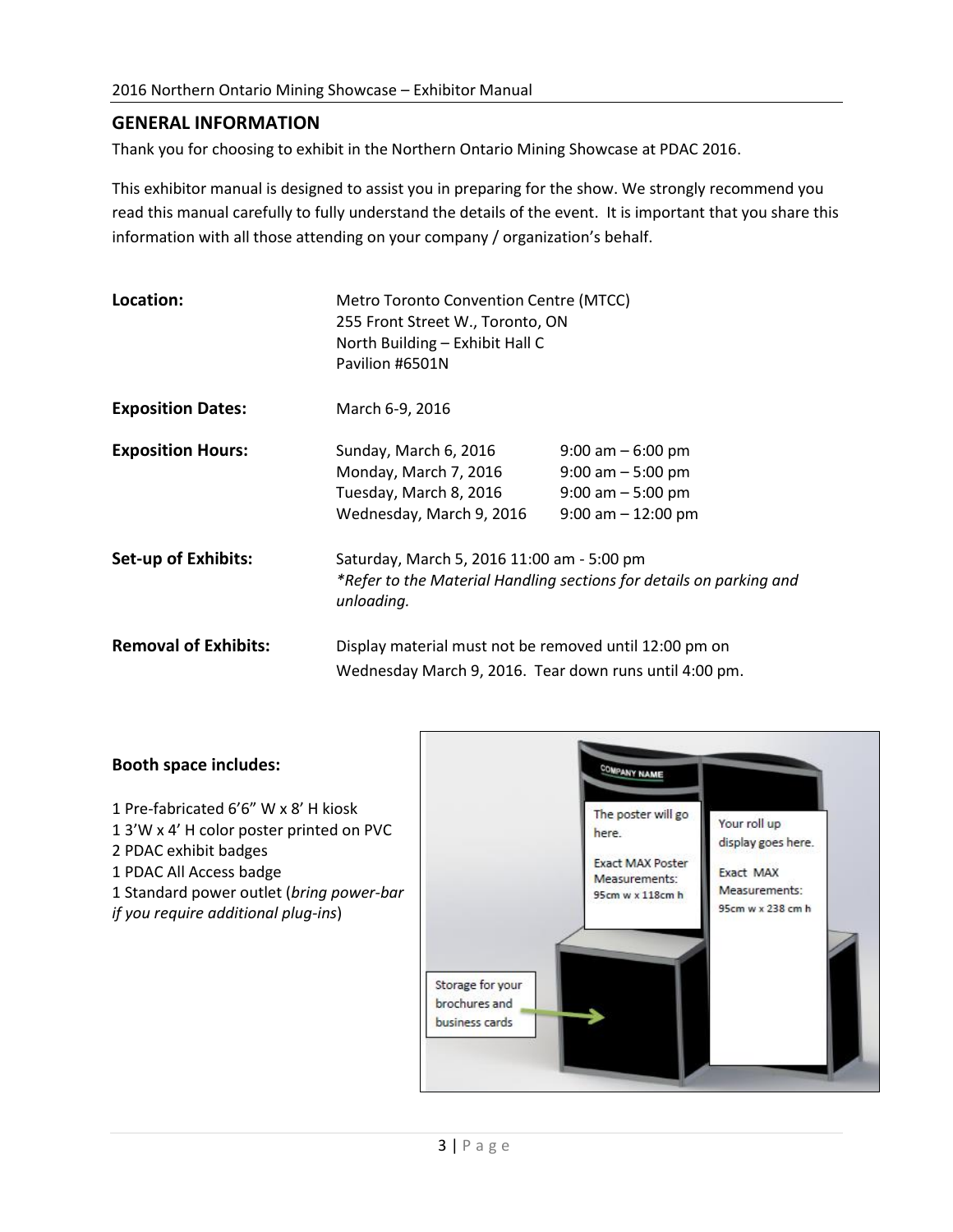# **SHOW DIRECTORY LISTING**

The official printed Show Directory (English and French copies) will be distributed at the entrance to the Northern Ontario Mining Showcase Pavilion. All exhibitors are listed in the Show Directory, alphabetically by company name. This section also includes the company address, telephone number, email address, website, and a short description, if provided by the exhibitor.

#### <span id="page-3-0"></span>**Registered Participant List**

Abitibi Geophysics Aboriginal Risk Services Inc. Canadian Diamond Drilling Association Canadian Exploration Services Limited Canadian Shield Consultants Agency Inc. Carmix Canada Limited Carriere Industrial Supply Limited Centre for Excellence in Mining Innovation Clickmox Solutions Inc. Covergalls Inc. Denison Environmental Services **Drillco** Drillspec Dr Tarp Element Mining Ltd. Excalibur Bits & Steel Fabrithane Industrial Products Inc. Hearst Air Service Jacob & Samuel Drilling Ltd. Jannatec Technologies Larabie Consulting Management & Logistics L. May Metal Fabricators Ltd. Maestro Mine Ventilation Marcotte Mining Machinery Services Inc. Materials Joining Innovation Centre/ICAMP Miller Group Inc. Miller Technology Inc. Minalytix Mine IQ Inc. MIRARCO Moggy Environmental Morgan Fuels Nimkie Mining Services Corp. NORCAT Nordic Minesteel technologies Inc. Nordmin Engineering Ltd.

North Bay Machining Centre Inc. Northern Academy of Transportation Training Northern College/Northern Training Division Northern Survey Supply **Objectivity** On Duty Equipment Ltd. Ontario Northland Pepco Pneuma-Tool, Keemace Technology Inc. Polymet Labs Poly-Ure Castings Ltd. Porcupine Canvas Manufacturing Ltd. Porcupine Engineering Services Inc. Premier Mining Products Rezplast Manufacturing Inc. Rocvent Inc. Ronacher McKenzie Geoscience Rudnicki Industrial Inc. Sling-Choker Mfg. Spectrum Telecom Group Ltd. Steel2000 Inc. Sturda Inc. Sumac Geomatics Symboticware Inc. Tatry Drilling TBT Engineering Limited TIME Limited **TopROPS** Tracks and Wheels Ultra-Deep Mining Network United Personnel Carriers Variant Mining Technologies Wabi Iron & Steel Wabun Tribal Council Wasaya Airways Waubetek Business Development Corporation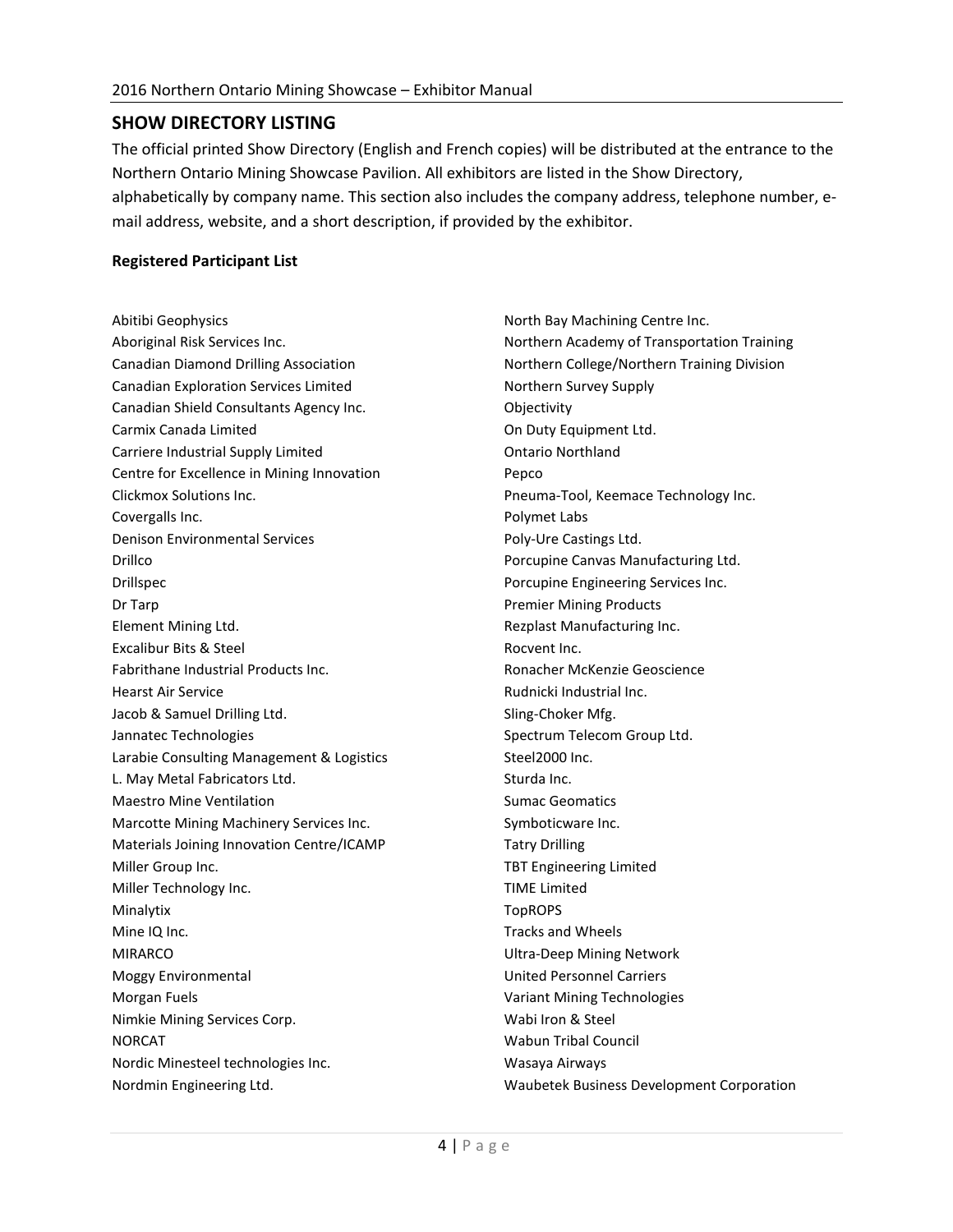# <span id="page-4-0"></span>**BOOTH ASSIGNMENTS & PAVILION FLOORPLAN**



**Metro Toronto Convention Centre North Building Exhibit Hall C Floor Plan**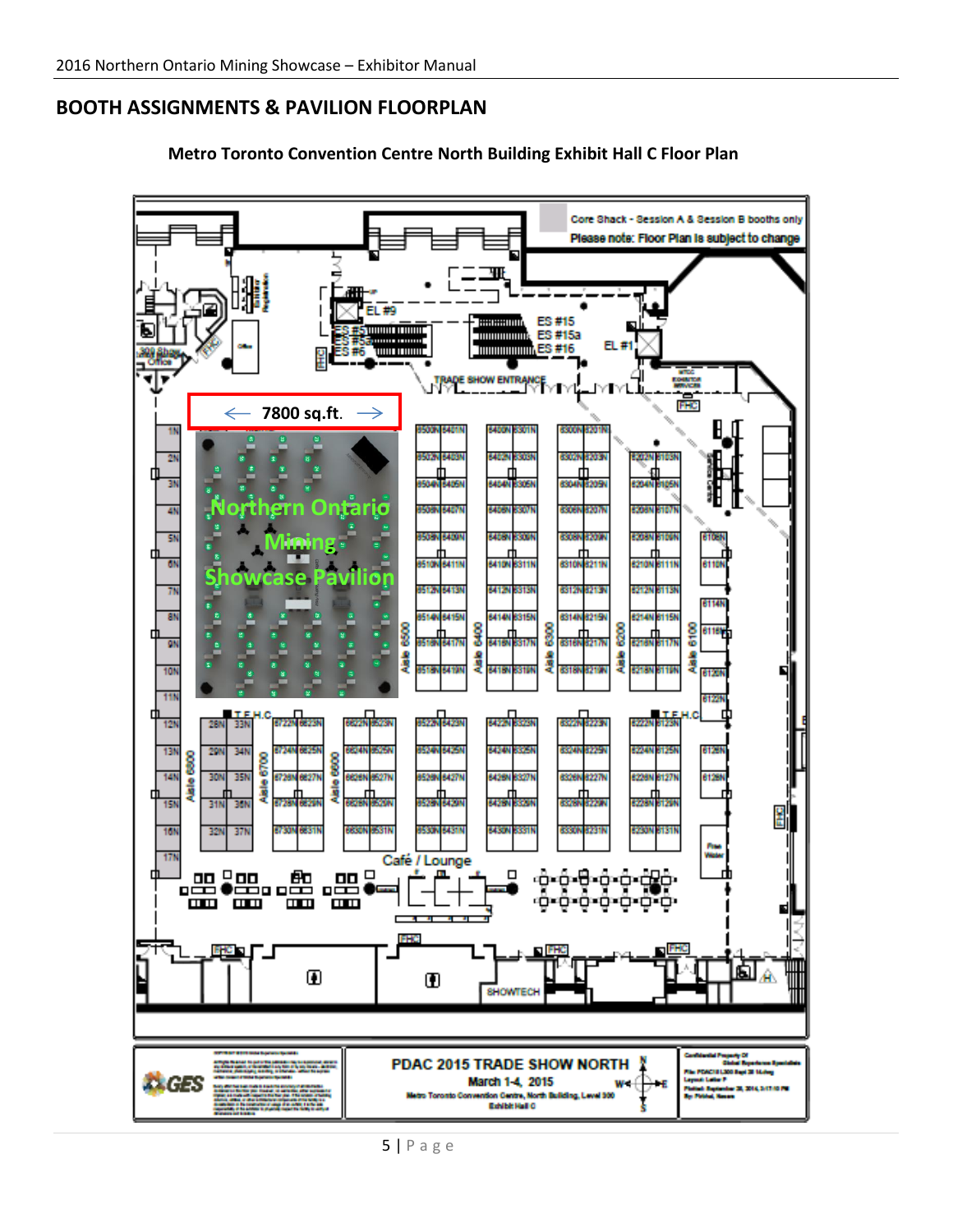

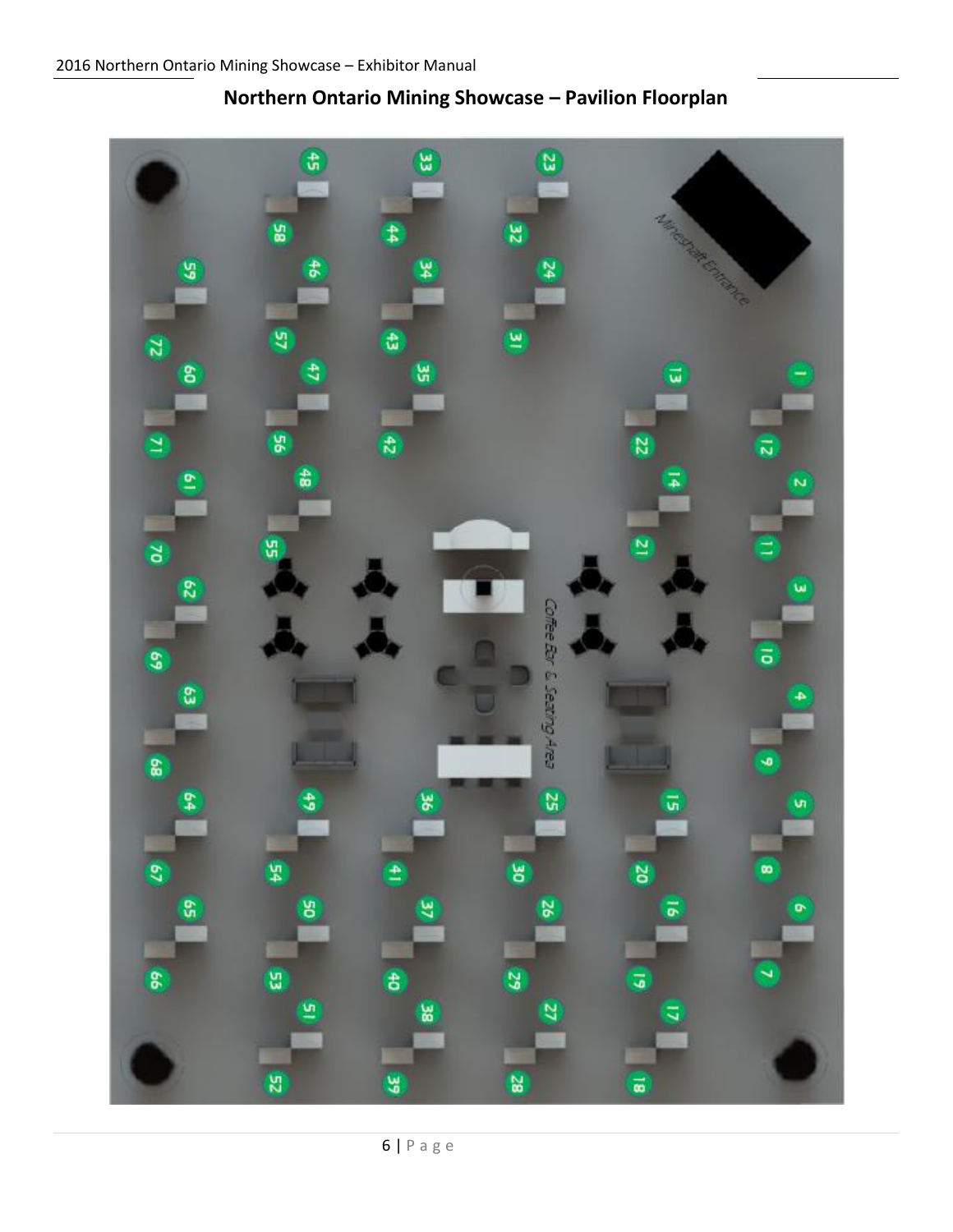# 2016 Northern Ontario Mining Showcase – Exhibitor Manual

|                | <b>Exhibitor</b>                                     | Booth # |                                                    |
|----------------|------------------------------------------------------|---------|----------------------------------------------------|
| $\mathbf{1}$   | <b>Poly-Ure Castings Ltd.</b>                        | 37      | <b>Centre for Excellence in Mining Innovation</b>  |
| $\overline{2}$ | <b>Tracks and Wheels</b>                             | 38      | Northern College/Northern Training Division        |
| 3              | Covergalls Inc.                                      | 39      | <b>Canadian Shield Consultants Agency Inc.</b>     |
| 4              | Pneuma-Tool, Keemace Technology Inc.                 | 40      | <b>Northern Academy of Transportation Training</b> |
| 5              | Rocvent Inc.                                         | 41      | <b>Canadian Diamond Drilling Association</b>       |
| 6              | <b>Larabie Consulting Management &amp; Logistics</b> | 42      | <b>Carmix Canada Limited</b>                       |
| 7              | <b>Minalytix</b>                                     | 43      | <b>Ontario Northland</b>                           |
| 8              | Nordic Minesteel technologies Inc.                   | 44      | Porcupine Engineering Services Inc.                |
| 9              | Porcupine Canvas Manufacturing Ltd.                  | 45      | <b>Hearst Air Service</b>                          |
| 10             | Miller Technology Inc.                               | 46      | Steel2000 Inc.                                     |
| 11             | Symboticware Inc.                                    | 47      | Dr Tarp                                            |
| 12             | <b>Abitibi Geophysics</b>                            | 48      | <b>Polymet Labs</b>                                |
| 13             | <b>TopROPS</b>                                       | 49      | <b>TBT Engineering Limited</b>                     |
| 14             | <b>Wabi Iron &amp; Steel</b>                         | 50      | <b>Materials Joining Innovation Centre/ICAMP</b>   |
| 15             | Sling-Choker Mfg.                                    | 51      | <b>Tatry Drilling</b>                              |
| 16             | <b>Variant Mining Technologies</b>                   | 52      | <b>MIRARCO</b>                                     |
| 17             | <b>Moggy Environmental</b>                           | 53      | <b>NORCAT</b>                                      |
| 18             | <b>Fabrithane Industrial Products Inc.</b>           | 54      | <b>Waubetek Business Development Corporation</b>   |
| 19             | <b>Rezplast Manufacturing Inc.</b>                   | 55      | <b>Drillspec</b>                                   |
| 20             | <b>Premier Mining Products</b>                       | 56      | <b>Element Mining Ltd.</b>                         |
| 21             | <b>Canadian Exploration Services Limited</b>         | 57      | <b>United Personnel Carriers</b>                   |
| 22             | <b>Northern Survey Supply</b>                        | 58      | Aboriginal Risk Services Inc.                      |
| 23             | Spectrum Telecom Group Ltd.                          | 59      | <b>Drillco</b>                                     |
| 24             | Miller Group Inc.                                    | 60      | <b>TIME Limited</b>                                |
| 25             | Pepco                                                | 61      | Nordmin Engineering Ltd.                           |
| 26             | <b>Carriere Industrial Supply Limited</b>            | 62      | <b>Sumac Geomatics</b>                             |
| 27             | <b>Ultra-Deep Mining Network</b>                     | 63      | <b>Morgan Fuels</b>                                |
| 28             | <b>Nimkie Mining Services Corp.</b>                  | 64      | <b>Maestro Mine Ventilation</b>                    |
| 29             | Objectivity                                          | 65      | <b>Wabun Tribal Council</b>                        |
| 30             | Jacob & Samuel Drilling Ltd.                         | 66      | <b>Marcotte Mining Machinery Services Inc.</b>     |
| 31             | Mine IQ Inc.                                         | 67      | <b>Clickmox Solutions Inc.</b>                     |
| 32             | Wasaya Airways                                       | 68      | <b>Ronacher McKenzie Geoscience</b>                |
| 33             | On Duty Equipment Ltd.                               | 69      | <b>Jannatec Technologies</b>                       |
| 34             | Rudnicki Industrial Inc.                             | 70      | North Bay Machining Centre Inc.                    |
| 35             | <b>Excalibur Bits &amp; Steel</b>                    | 71      | <b>L May Manufacturing</b>                         |
| 36             | Sturda Inc.                                          | 72      | <b>Denison Environmental Services</b>              |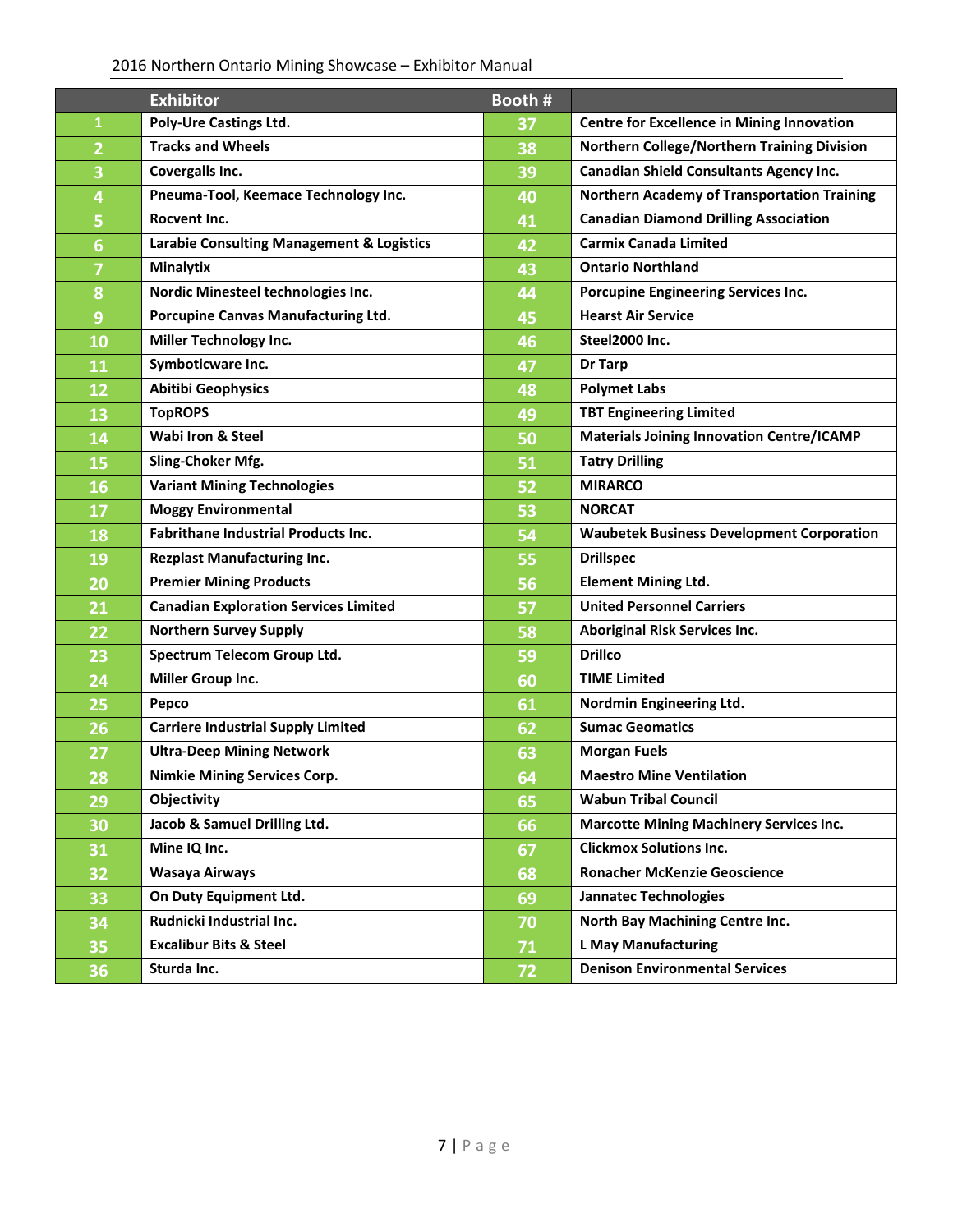# <span id="page-7-0"></span>**EXHIBITOR REGISTRATION & BADGE INFORMATION \*DO NOT ATTEMPT TO REGISTER AT THE PDAC REGISTRATION DESK – THEY WILL NOT HAVE YOUR BADGES.**

You **must** register your company / organization with the Northern Ontario Mining Showcase in **MTCC Boardroom 203A** located on level 200 (street level) in the North Building to access your exhibitor badges and information packages. Note that we will have a coatrack in the boardroom so you can avoid having to check your coat at the convention or storing it at your booth.

| <b>Registration Location:</b>    | <b>Metro Toronto Convention Centre North Building</b><br>Level 200- Boardroom 203A*<br>*see MTCC Level 200 floorplan on page 10 for visual of location |                                      |
|----------------------------------|--------------------------------------------------------------------------------------------------------------------------------------------------------|--------------------------------------|
| <b>Registration Dates/Times:</b> |                                                                                                                                                        | Saturday, March 5 11:00 am - 5:00 pm |

#### <span id="page-7-1"></span>**Exhibitor Badges**

Badges will be required of all booth personnel for admittance to the PDAC Exhibit Floor prior to, during, and after the open hours of the convention. Badges will be provided upon registration with the Northern Ontario Mining Showcase in MTCC Boardroom 203A. Advise your booth personnel that their Exhibitor Badge identifies them as members of your organization and provides admission to the Convention before and after official Show hours.

#### <span id="page-7-2"></span>**Adding Badges**

On-site exhibitor badges will be made available for additional staff if available. See Showcase personnel (Marla) for availability.

# <span id="page-7-3"></span>**EXHIBITOR MEET & GREET**

Join the Organizing Committee and fellow Northern Showcase Exhibitors for a casual meet and greet. This optional "drop-in" will provide you and your staff with an opportunity to make some connections and network with other companies from Northern Ontario prior to the hustle and bustle of PDAC.

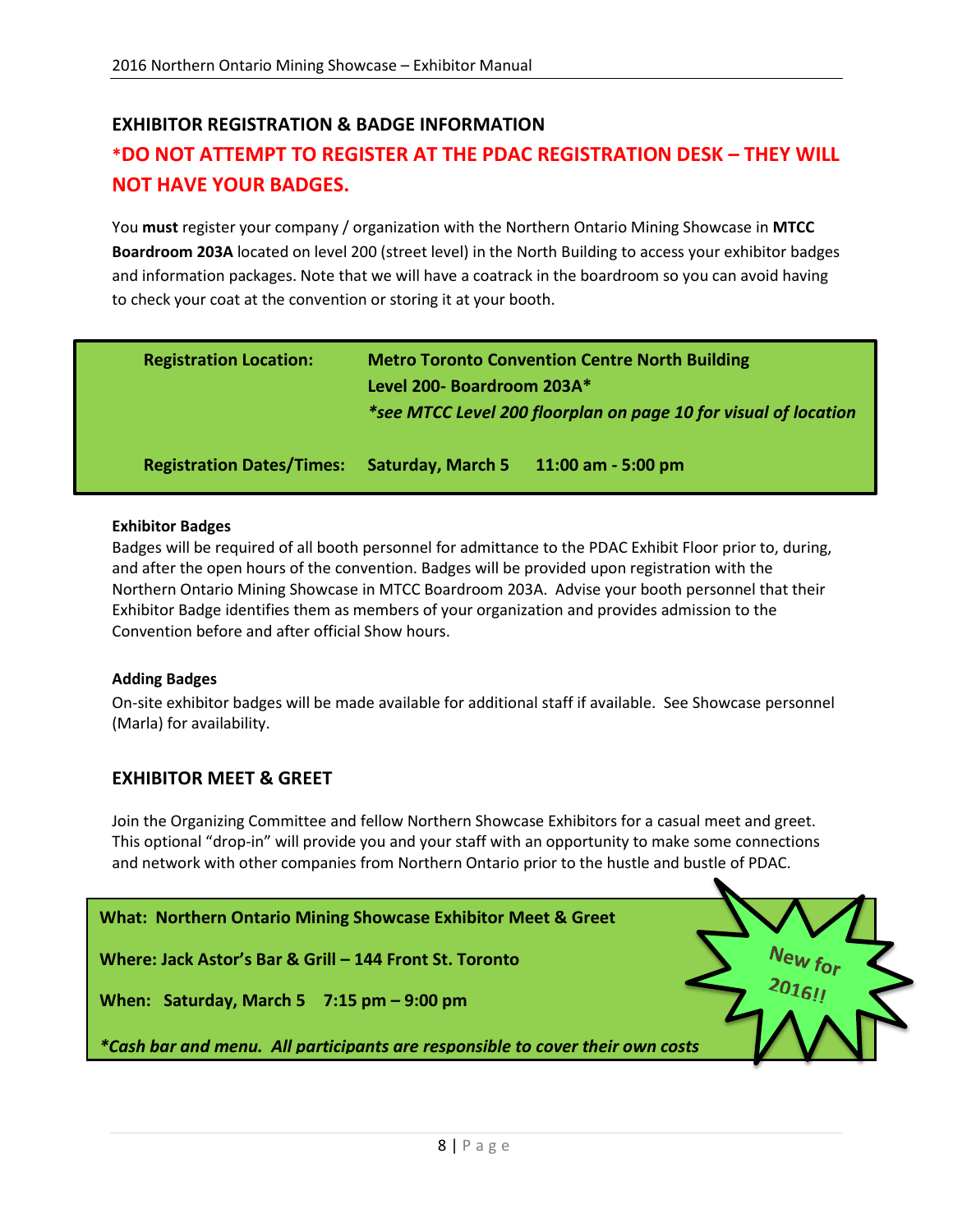# **Metro Toronto Convention Center - LEVEL 200 (street level) Floorplan**

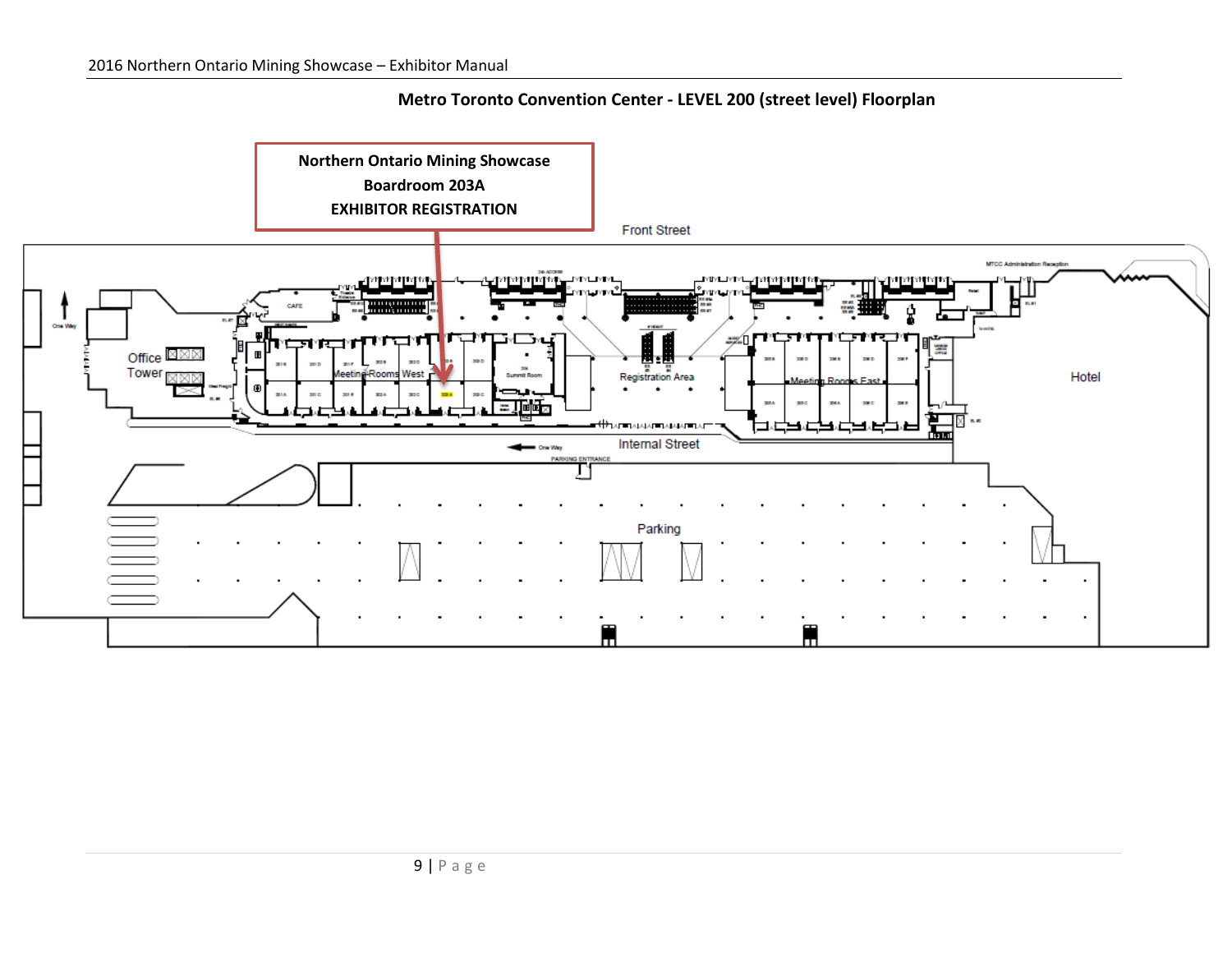# <span id="page-9-0"></span>**EXHIBIT RULES AND REGULATIONS**

#### <span id="page-9-1"></span>**Lighting**

Flood lights or other lighting may not be installed in such a way that the glare is annoying to visitors or neighboring exhibitors. The use of flashing, rotating or traveling electric signs or lights is NOT permitted.

#### <span id="page-9-2"></span>**Compliance with Laws**

Exhibits must comply with all laws, rules and regulations and ordinances in force in the City of Toronto.

#### <span id="page-9-3"></span>**Handouts / Souvenirs**

The distribution of any printed matter, souvenirs, or other articles must be confined to the booth space occupied. Adhesive stickers and helium / air balloons are NOT permitted in the building.

#### <span id="page-9-4"></span>**Food / Beverages**

Water will be provided at no charge at a water cooler station located within the café area of the Northern Ontario Mining Showcase pavilion. Coffee will also be provided during certain times. \**Alcoholic beverages may NOT be distributed from exhibitors' booths during show hours.*

#### <span id="page-9-5"></span>**Booth Personnel**

Robots, mannequins, or individuals in attire or costumes with advertising on them will not be permitted in public aisles. Models must be conservatively attired. The distribution of literature, samples, etc. is not permitted outside the boundaries of the exhibitor's space.

#### <span id="page-9-6"></span>**Non Eligible Equipment Display**

Only companies which are officially listed in the Show directory may display product. Any exhibitor displaying equipment from a company which is not listed will be asked to remove the non-exhibiting company's equipment from their booth.

#### <span id="page-9-7"></span>**Aisles**

All aisle space belongs to the Exposition. NO exhibit or advertising will be allowed to extend beyond the space allotted to the exhibitors.

#### <span id="page-9-8"></span>**Noise**

All use recorded or live presentations should be operated intermittently. Exhibitors may be requested to discontinue any noise which becomes objectionable to neighboring exhibitors and interferes with the effectiveness of their exhibits.

#### <span id="page-9-9"></span>**Obstruction of Aisles or Booths**

Any demonstrations or activities, which results in the obstruction of aisles or prevents ready access to neighboring booths, may be suspended for any period specified by Management.

#### <span id="page-9-10"></span>**Exhibit Building Protection**

Nothing should be taped, tacked, nailed or attached in any way to the columns, walls, ceilings or floor of the exhibit hall. Exhibitors will be liable for any damage they cause to the exhibit hall.

#### <span id="page-9-11"></span>**Cameras / Photography**

With the exception of Showcase personnel, no pictures may be taken on the Show Floor prior to 9:00 am on Sunday March 6. Exhibitors are not permitted to photograph another company's display or equipment at any time without prior permission from that exhibitor.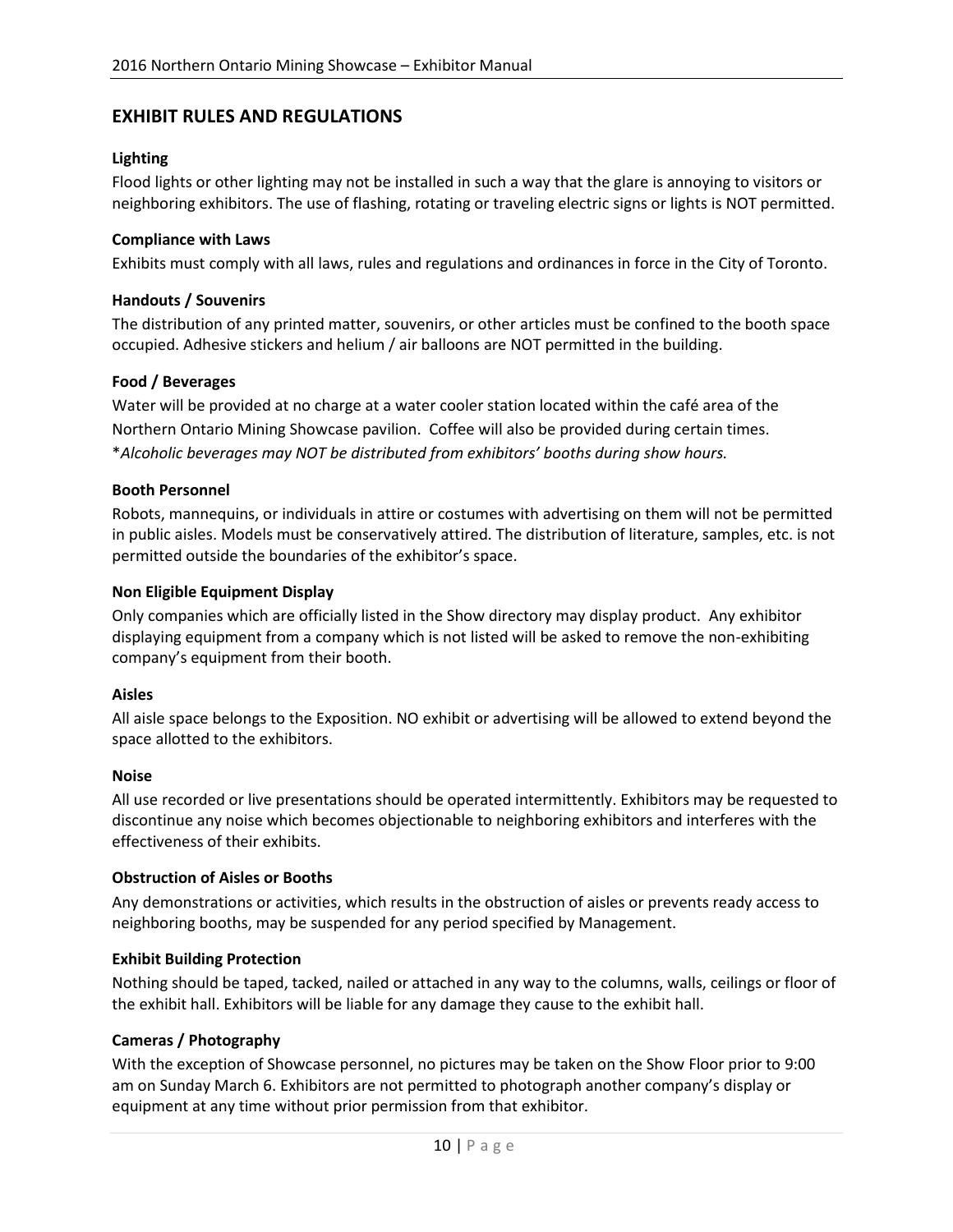# <span id="page-10-0"></span>**MATERIAL HANDLING AND PARKING**

# <span id="page-10-1"></span>**Receipt of Exhibit Materials**

Although we have made every effort to meet as many exhibit space requirements as possible for Showcase participants in order to limit the need for shipping, you may still need to send certain items. To facilitate the move in process, you are encouraged to ship any required materials to your hotel and personally take the items to the show. Options for move-in are as follows:

# **Option 1 – Hand Carry** *(no dolly required)*

**North Building Parking** (*public parking*): Enter on Simcoe St just south of Front St doors.

\*Since you will be using public parking and do not require vehicle access to the loading docks, you do not need to go to the marshalling yard for move-in. Do not park of unload in the dock area or you will be towed. Do not park in the MTCC North Building entrance or you will be towed.

# **Option 2- Do It Yourself** *(if you require a dolly)*

- Your vehicle must go to the Marshalling Yard (100/120 Cherry St) for loading dock access instructions
- When advised, proceed to the East Loading Dock (dollies are available here at the Material Handling Desk)
- Unload your vehicle using your own equipment (tailgate dolly etc..) in a timely manner
- Pick up your exhibitor badges in Boardroom 203A on level 200 of the MTCC North Building
- Move your materials to your booth
- Immediately remove your vehicle from the unloading area

# <span id="page-10-2"></span>**Parking**

The entrance to the North Building parking garage is located from Simcoe St, south of Front St SW. There are 1200 parking spots available.

# Parking passes

If you are driving, we highly recommend purchasing a parking pass. The early bird price is \$75 for a 5 day pass. To order parking passes call MTCC exhibitor services (416) 585-8387. *\*Early Bird deadline is Feb 17, 2016*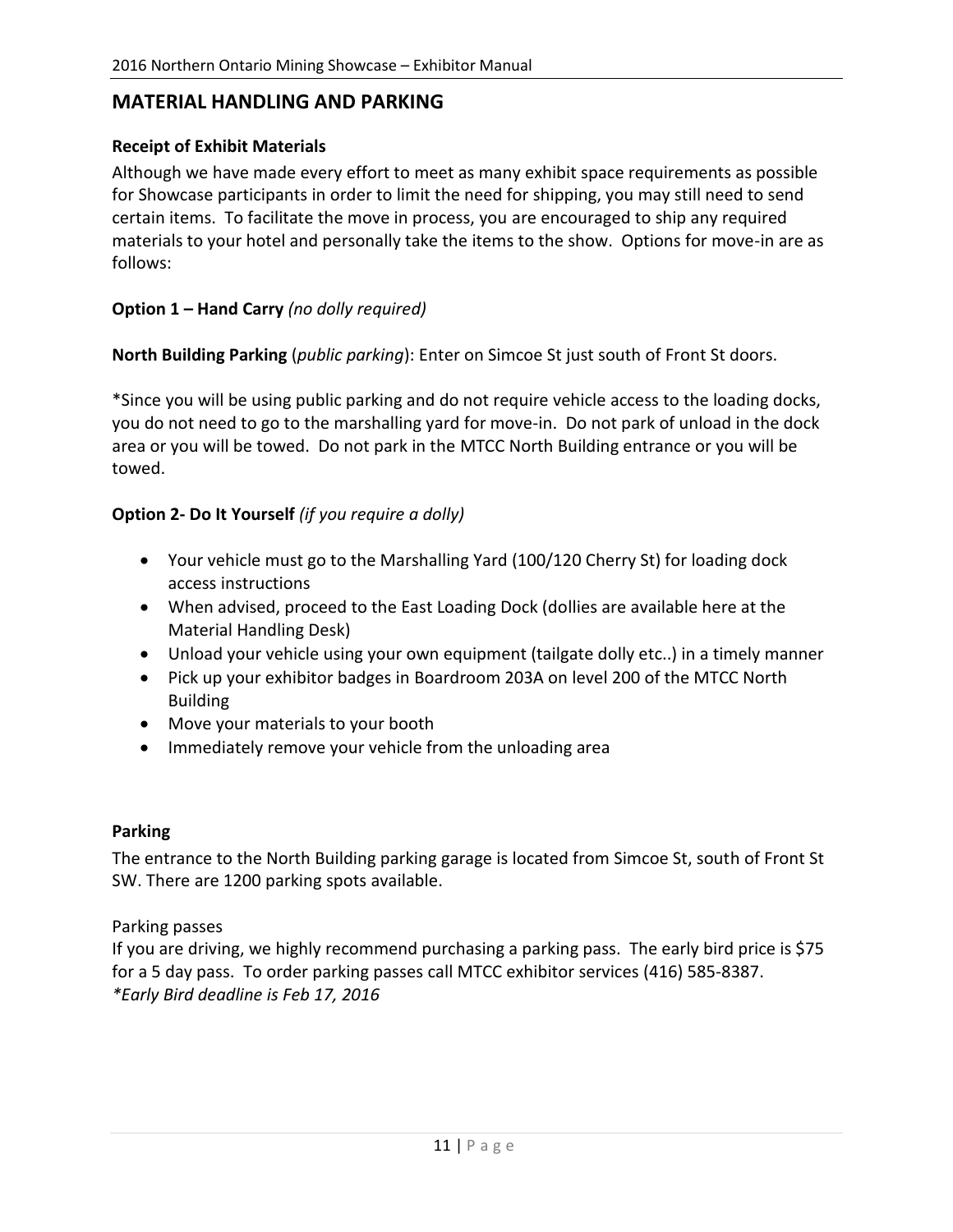# <span id="page-11-0"></span>**DIRECTIONS**

The MTCC North Building is located at 255 Front Street West, between the InterContinental Toronto

Centre to the east and the CN Tower and Rogers Centre to the West.

#### **Walking**

You can access the North Building through the main entrance doors on Front Street, or from the east via the Skywalk, a glass-enclosed access-way from Union Station and mass transit.

#### **From Pearson International Airport**

- Take Highway 401 East to Highway 427 South
- Follow Highway 427 South to the Gardiner Expressway
- For the North Building exit at Spadina Avenue
- Proceed north on Spadina Avenue and turn right on Front St.
- Turn right on Simcoe St. then turn right into the garage
- For the South Building exit at York St.
- Proceed north two lights to Bremner Blvd.
- Turn left on Bremner Blvd.
- Turn left on Lower Simcoe St. then turn right into the garage

#### **From North (Barrie / North)**

- Take Highway 400 South to Highway 401 West
- Follow Highway 401 West to Highway 427 South
- Follow Highway 427 South to the Gardiner Expressway
- For the North Building exit at Spadina Avenue
- Proceed north on Spadina Avenue and turn right at Front St.
- Turn right on Simcoe St. then turn right into garage
- For the South Building exit at York St.
- Proceed north two lights to Bremner Blvd.
- Turn left on Bremner Blvd.
- Turn left on Lower Simcoe St. then right into the garage

#### **From 401 East**

- Take Highway 401 West to the Don Valley Parkway South
- Follow the Don Valley Parkway South to the Gardiner Expressway
- For the North Building exit at Spadina Avenue
- Proceed north on Spadina Avenue and turn right at Front Street
- Turn right on Simcoe St. then turn right into the garage
- For the South Building exit at the Yonge/York exit
- As you exit the ramp continue west along Lakeshore Blvd. to Lower Simcoe St.
- Turn right at Lower Simcoe St. then turn left into the garage